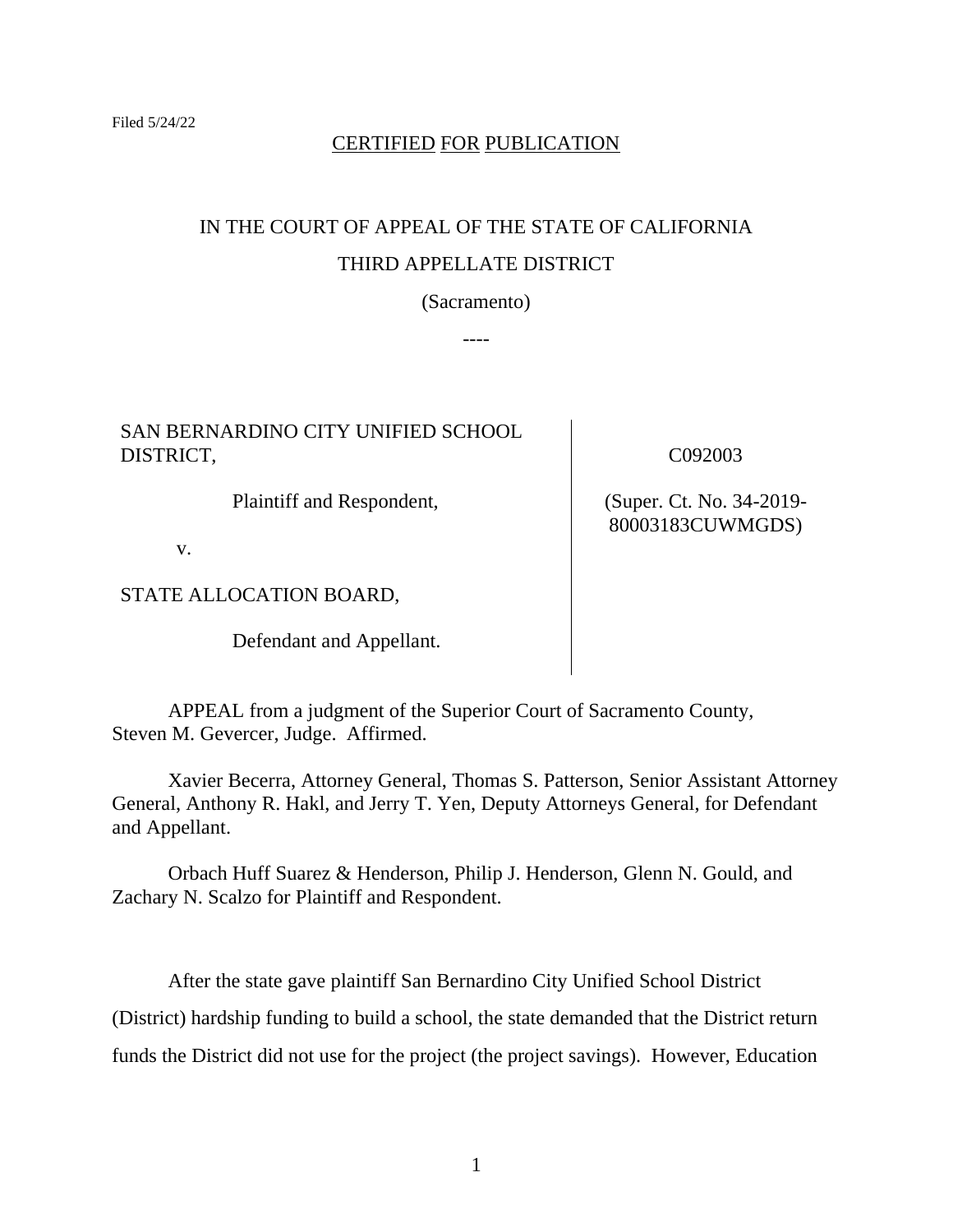Code section 17070.63, subdivision (c)**1** allows a district to retain project savings for other proper purposes when the savings include funds received from the state. The District challenged the demand for return of the funding in an appeal to the State Allocation Board (Board). The Board upheld the state's demand, relying on a regulation requiring the return of hardship funding. The District then filed an administrative mandamus action in the trial court, challenging the Board's decision and the pertinent regulation. The trial court found the regulation conflicted with the statutory scheme and entered judgment in favor of the District.

The Board appeals to this court, contending the trial court erred by determining that section 17070.63, subdivision (c) allows a district to retain hardship funding, even though the regulation requires return of unused hardship funding to the state. We agree with the trial court that the regulation relied on by the Board improperly conflicts with the statutory scheme, and that the District is entitled to retain the hardship funding.

We will affirm the trial court judgment.

### **BACKGROUND**

Chapter 12.5 of the Education Code is the Leroy F. Greene School Facilities Act of 1998 (Greene Act). (Stats. 1998, ch. 407, § 4; § 17070.10.) It encompasses sections 17070.10 through 17078.43 and provides a framework for state and local funding to build local school facilities. (See, e.g., §§ 17071.75 [eligibility for funding]; 17072.30 [requirement of local participation]; 17079.10 [state funding to relieve overcrowding].) A comprehensive description of the Greene Act is not necessary to this opinion, and we will focus on the provisions and applications relevant to the contentions on appeal.

**<sup>1</sup>** Undesignated statutory references are to the Education Code.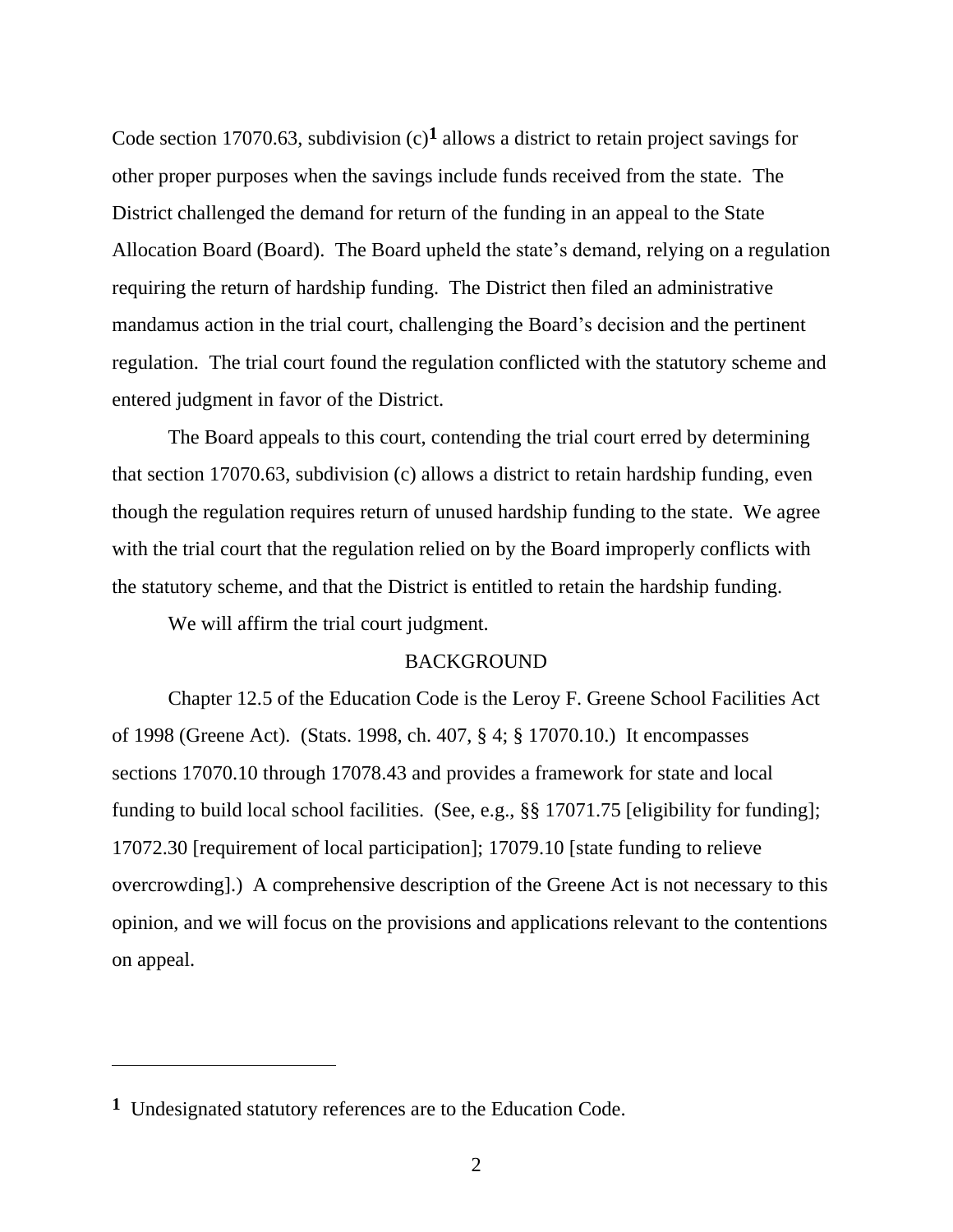The General Provisions of the Greene Act are set forth in Article 1. Under that Article, the Board is granted authority to adopt regulations for administering the Greene Act, to determine local districts' eligibility for funds under the Greene Act, and to apportion those funds. (§§ 17070.30; 17070.35, subd. (a).) Article 1 also allows a local school district to retain excess state funding if the district spends less than is allocated for the project. Section 17070.63, subdivision (c) provides: "Any savings achieved by the district's efficient and prudent expenditure of these funds shall be retained by the district in the county fund for expenditure by the district for other high priority capital outlay purposes." We will refer to this provision as the general savings statute.

Article 5, "New Construction Funding Process," provides for state assistance in funding new construction of school facilities. Generally, the school district must provide 50 percent of the funding from local sources before the Board releases state funds to cover the other 50 percent of the funding. (§ 17072.30; see *Sanchez v. State of California* (2009) 179 Cal.App.4th 467, 479 (*Sanchez*) [applying the Greene Act with respect to a regulation not at issue here].)

Article 8 of the Greene Act provides for hardship funding assistance. "A school district may apply for hardship assistance in cases of extraordinary circumstances." (§ 17075.10, subd. (a).) If the school district qualifies for hardship funding, the Board "may adjust or defer the local financial participation . . . ." (§ 17075.15, subd. (a).) In other words, the Board may decrease the funding percentage from local sources and increase the funding percentage from the state. The Board must "adopt regulations" to implement Article 8 concerning hardship funding assistance. (§ 17075.15, subd. (b).)

Under its authority to promulgate regulations to implement the Greene Act, the Board promulgated section 1859.103 of title 2 of the California Code of Regulations, which we will refer to as regulation 1859.103. This rule relates to savings achieved by a district that has received hardship funding assistance. The rule provides, as pertinent here: "[T]he State's portion of any savings declared by the district or determined . . . by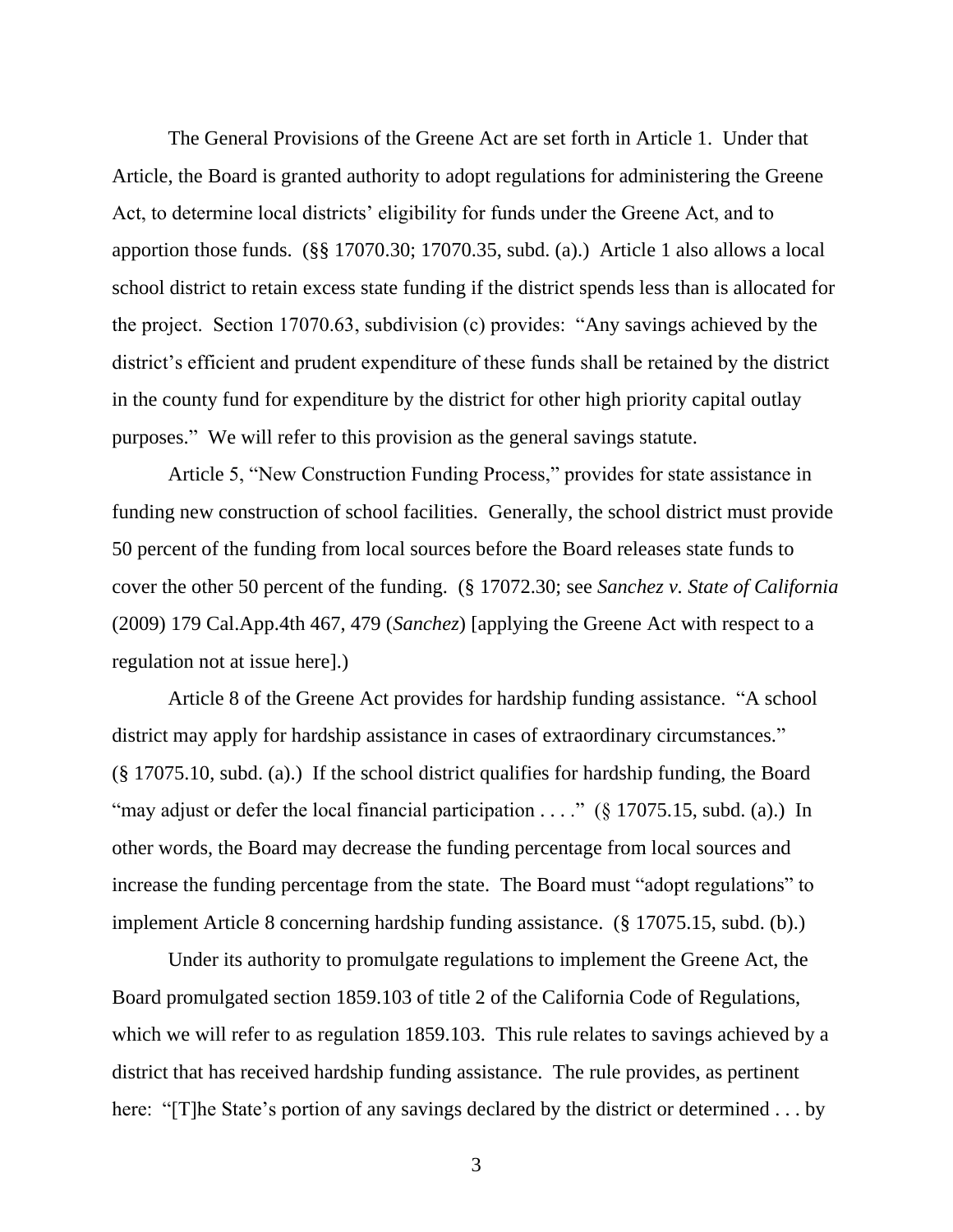audit must be used to reduce the [School Facility Program] financial hardship grant of that project or other financial hardship projects within the district for a period of three years from the date the savings were declared by the district or determined by . . . audit." (Cal. Code Regs., tit. 2, § 1859.103.) The effect of this regulation is that a district must return to the state any unused hardship funding in order to reduce (retroactively) the state's hardship funding of the project unless the district uses the savings on other hardship projects within three years. The question presented in this case is whether this regulation is inconsistent with the general savings statute, section 17070.63, subdivision (c), which allows districts to retain savings, with no time limitations on when the funds must be used.

The pertinent facts are largely undisputed and straightforward. The District built a high school using state and local funding. The state contributed \$17,880,758 in new construction funding and \$17,683,996 in hardship funding. The District contributed \$196,762. In other words, the state deviated from the usual 50/50 split between state and local funding by reducing the local participation to less than one percent based on the District's hardship application.

The interest earned on the money for the project was \$442,042.20. Therefore, total funding for the project, including the interest earned, was \$36,203,558.20. But the District spent only a total of \$33,222,704.99 on the project.

The parties dispute the total amount of savings for the project. The Board claims the savings amounted to \$3,256,486.78 because of considerations we need not discuss, and the District claims the savings amounted to \$2,980,853.21. As will be seen, this dispute is inconsequential because the District is entitled to retain the entire project savings, whatever the amount.

After completion of the project, the state Office of Public School Construction determined by audit that the District was required to return to the state \$3,376,502.88, "to reduce the financial hardship apportionment of this project," under regulation 1859.103.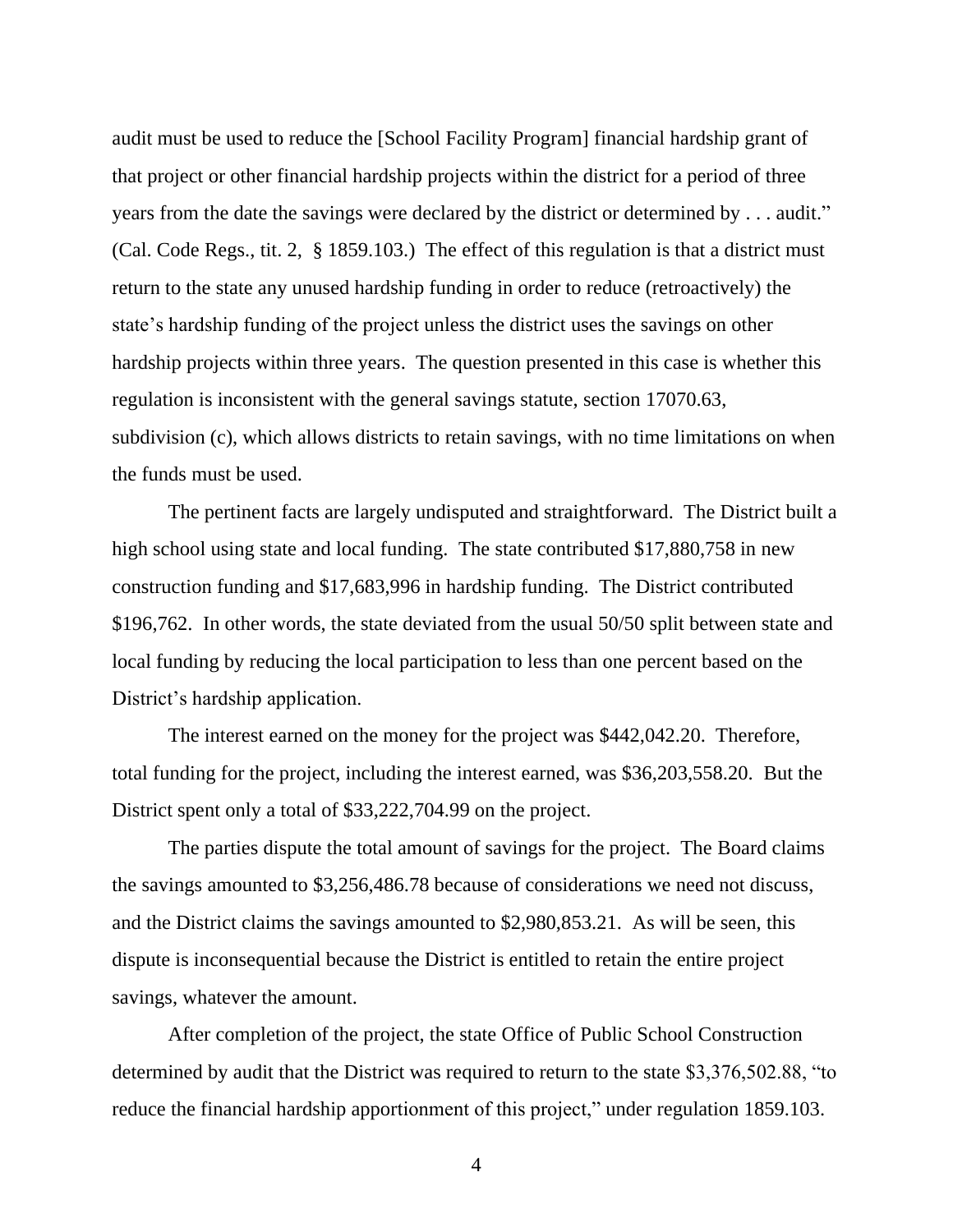The District appealed the determination, but the Board ruled the District could not retain the project savings.

The District filed this administrative mandamus action to overturn the Board's decision. The trial court agreed with the District's position and entered judgment against the Board, allowing the District to retain the project savings.

#### **DISCUSSION**

The Board contends the Legislature did not intend to allow districts to keep unneeded and unused hardship funds and, therefore, regulation 1859.103, providing for return of unused hardship funds from a district to the state, is a valid regulation implementing the Legislature's intent.**2**

When we interpret statutory language, our goal is to determine what the Legislature intended. We first examine the language of the statute in its legislative context to determine the Legislature's intent. (*Esberg v. Union Oil Co.* (2002) 28 Cal.4th 262, 268, superseded by statute in *Alch v. Superior Court* (2004) 122 Cal.App.4th 339, 396.) We review de novo the determinations of the Board and the trial court on matters of statutory interpretation. (*Pulaski v. Occupational Safety & Health Stds. Bd.* (1999) 75 Cal.App.4th 1315, 1332 (*Pulaski*).)

A regulation is invalid and unenforceable if it conflicts with the Legislature's intent as manifested in the statute. "Government Code section 11342.2 provides: 'Whenever by the express or implied terms of any statute a state agency has authority to adopt regulations to implement, interpret, make specific or otherwise carry out the

**<sup>2</sup>** The Board also argues that requiring a district to return unused hardship funds under regulation 1859.103 does not violate the district's equal protection rights. The trial court found it unnecessary to address this issue because it determined the regulation is inconsistent with the general savings statute, and, therefore, the regulation is unenforceable. We also find it unnecessary to address the equal protection issue because we agree the regulation is unenforceable.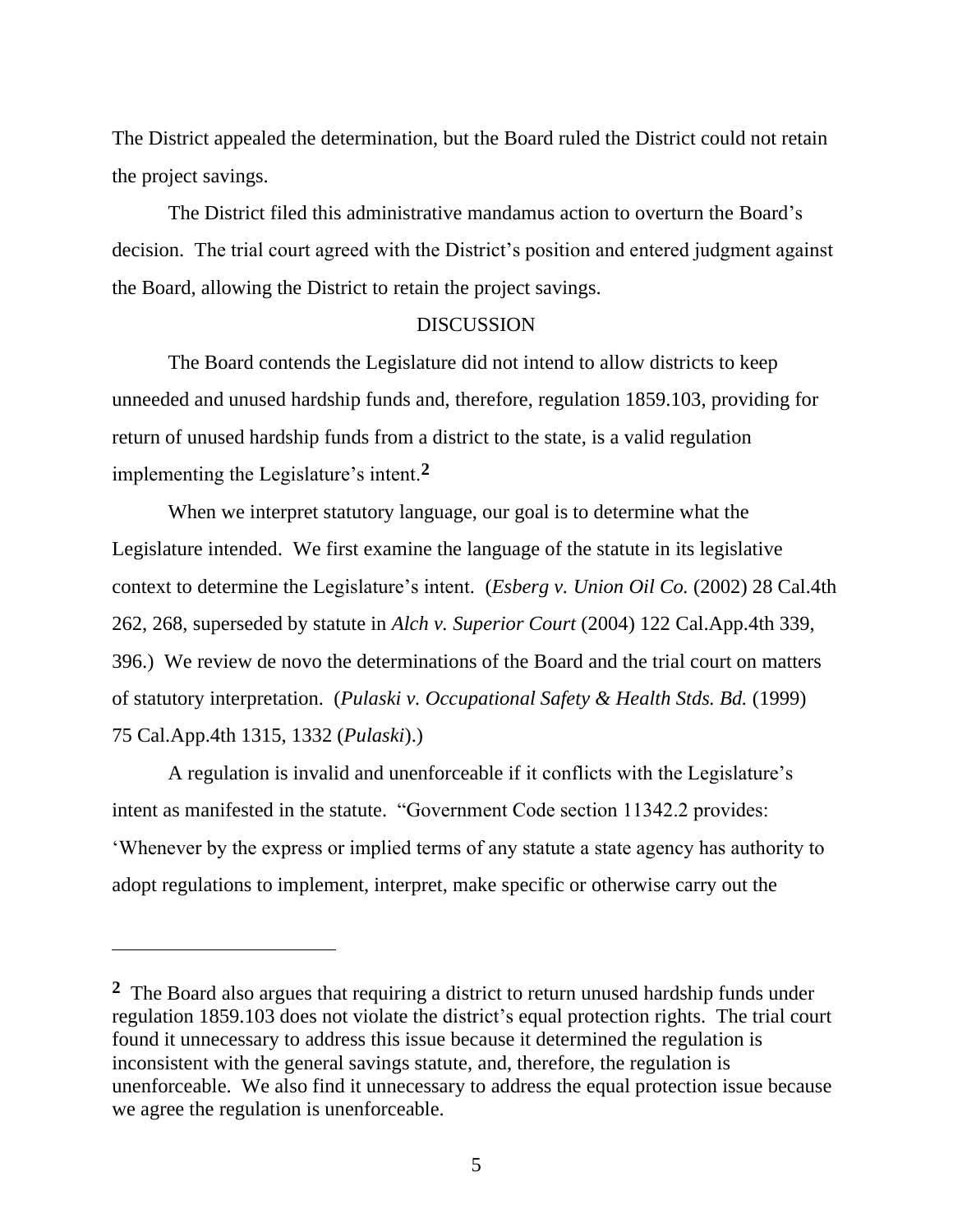provisions of the statute, *no regulation adopted is valid or effective unless consistent and not in conflict with the statute* and reasonably necessary to effectuate the purpose of the statute.' (Italics added.) 'Administrative regulations that alter or amend the statute or enlarge or impair its scope are void and courts not only may, but it is their obligation to strike down such regulations.' (*Morris v. Williams* (1967) 67 Cal.2d 733.)" (*Pulaski, supra*, 75 Cal.App.4th at p. 1341.) Thus, regulation 1859.103 is valid and enforceable only if it does not conflict with the Greene Act.

The general savings statute (§ 17070.63, subd. (c)) appears in the "General Provisions" of the Greene Act in article 1 of Chapter 12.5 of the Education Code. Consequently, the general savings statute is generally applicable to the entire Greene Act, including the hardship funding provisions, unless there is some indication the Legislature intended some exception to that general application. If the general savings statute applies, the District is entitled to retain the savings on the project built with hardship funding and use the savings "for other high priority capital outlay purposes." (§ 17070.63, subd. (c).) Regulation 1859.103, requiring return to the state of the savings, would be invalid under such circumstances because the regulation would conflict with the general savings statute. Unless the Board can establish the Legislature intended a different result, we would be required to affirm the trial court's judgment in favor of the District.

The Board argues the Legislature did not intend for districts to retain savings from hardship funding because (A) the Legislature authorized the Board to promulgate regulations, (B) the purpose of hardship funding is to provide extraordinary additional funds, and (C) the specific statutes and regulation concerning hardship funding control over the general savings statute. We address each of these arguments in turn.

#### A

The Board begins by asserting its authority to promulgate regulations to implement the Greene Act. We agree the Board has authority to promulgate such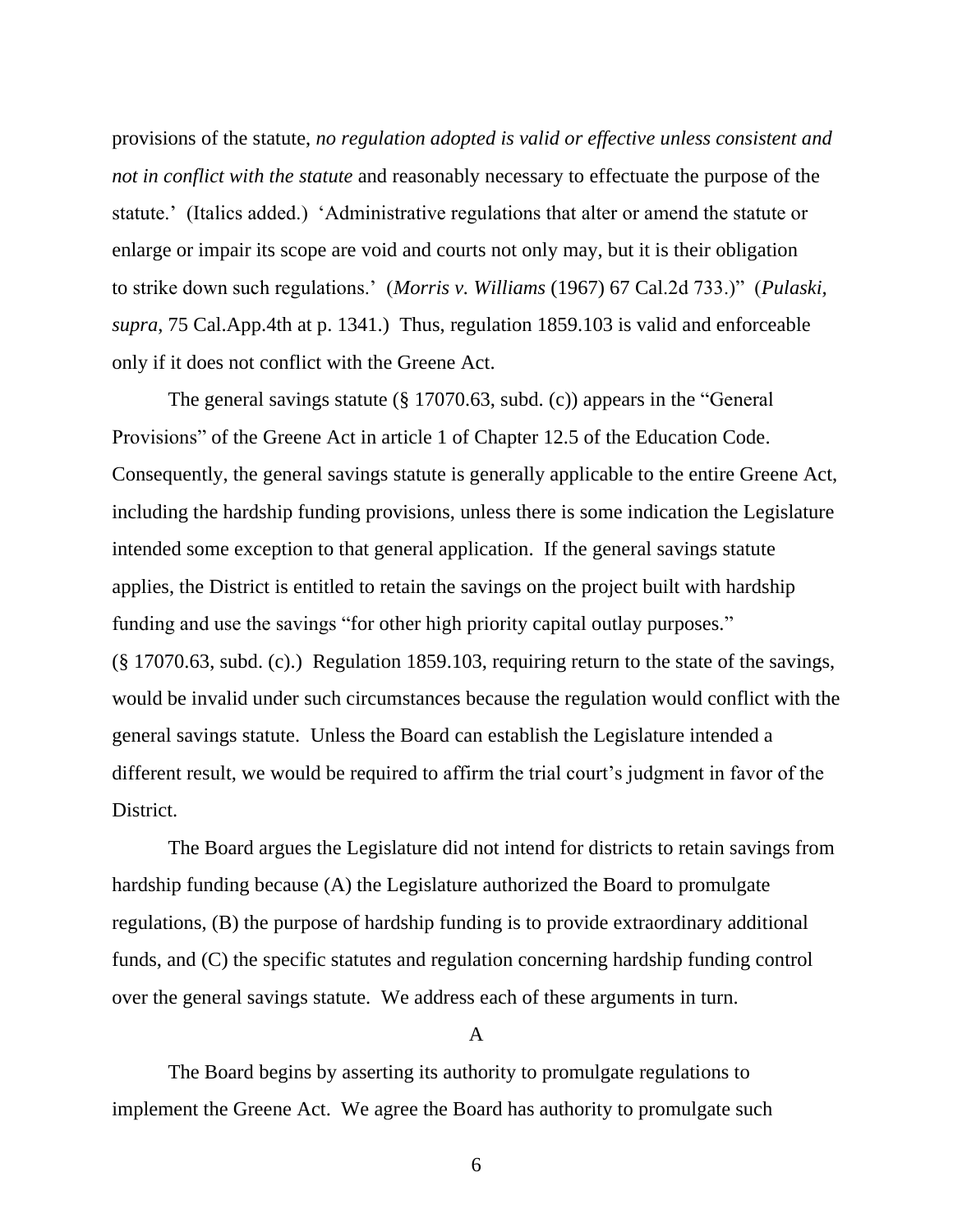regulations. Section 17070.35, subdivision (a) of the Greene Act expressly delegates to the Board authority to promulgate regulations. Likewise, section 17075.15, subdivision (b), found in the hardship funding provisions of the Greene Act, requires the Board to promulgate regulations concerning hardship funding. But whether the Board has authority to promulgate regulations is not the question we must resolve. Instead, we must determine whether the regulation promulgated by the Board, specifically regulation 1859.103, conflicts with the Greene Act and, as a result, cannot be enforced. To be clear, this case is not about the Board's authority to promulgate regulations. It can, as long as those regulations do not conflict with the Greene Act. (Gov. Code, § 11342.2.)

B

The Board argues the trial court's interpretation of the Greene Act and regulation 1859.103 is inconsistent with the Legislature's intent to provide extraordinary additional funds for construction when a hardship is established. The Board cites section 17075.10, subdivision (a), which provides that "[a] school district may apply for hardship assistance in cases of extraordinary circumstances." (§ 17075.10, subd. (a).)

The Board reasons: "[T]he Legislature intended for hardship funds to be used for a specific purpose -- to assist school districts with extremely limited financial resources in completing their project. Given the limited availability of hardship funds, this purpose would be undermined if school districts could retain unneeded and unused hardship funds." Although this is an appropriate public policy argument, the statutory language and the appellate record do not support the Board's version of legislative intent.

We understand hardship funding is limited and sought-after, and that if it is not completely used by a district for a specified project, another district could benefit from those unused funds. Redirecting the unused funds could be good public policy, but that is a matter for the Legislature. Here, we are required to follow the existing language of the Greene Act. The existing language indicates the Legislature adopted a different publicpolicy approach, one that rewards a district for its efficiency and prudence by allowing it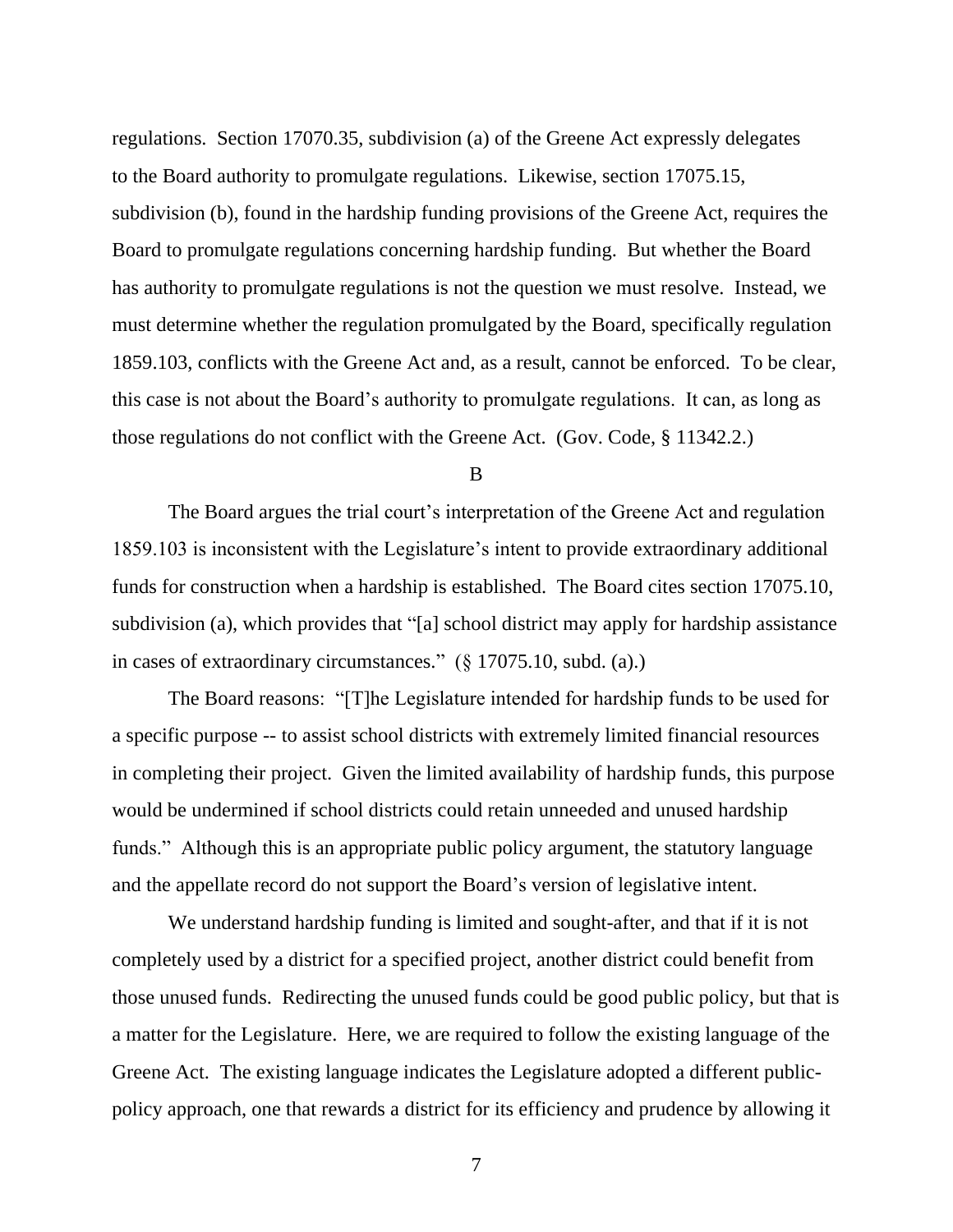to retain savings, thereby freeing up hardship funding that might otherwise be requested by the district in the future. But a district is limited in how it can use the savings. Counsel for the District agreed at oral argument that the funds must be used for "other high priority capital outlay purposes." (§ 17070.63, subd. (c).)

The language of the general savings statute (§ 17070.63, subd. (c)) is unambiguous and speaks for itself. Although the Board posits that a literal interpretation of the general savings statute would contradict the intent and purpose of the hardship funds program, as we have noted, the plain meaning of a statute is the best indicator of the Legislature's intent, and the Board has made no persuasive argument to ignore the plain meaning of the Greene Act with respect to the general savings statute and its application to hardship funding.

This holds true even though the hardship funding statute gives the Board authority to "adjust or defer the local financial participation" of a district, depending on the hardship established by the district. (§ 17075.15, subd. (a).) The Board argues this provision gives it authority to make adjustments even after the allocation has been made and the project finished. But there is no express language in the Greene Act saying the Board can adjust hardship funding after the funds have been given to a district. Rather, the context of the words "adjust and defer the local financial participation" establishes that such authority to "adjust" hardship funding refers to the Board's initial determinations about how to adjust the 50/50 formula in light of the district's hardship application. This is the only reasonable interpretation of the provision given the express statutory language. "The total funding provided under this chapter [the Greene Act, which includes hardship funding] shall constitute the state's full and final contribution to the project . . . ." ( $\S$  17070.63, subd. (a).) "Any savings achieved by the district's efficient and prudent expenditure of these funds [i.e. "the total funding provided under this chapter"] shall be retained by the district . . . ." ( $\S$  17070.63, subd. (c).)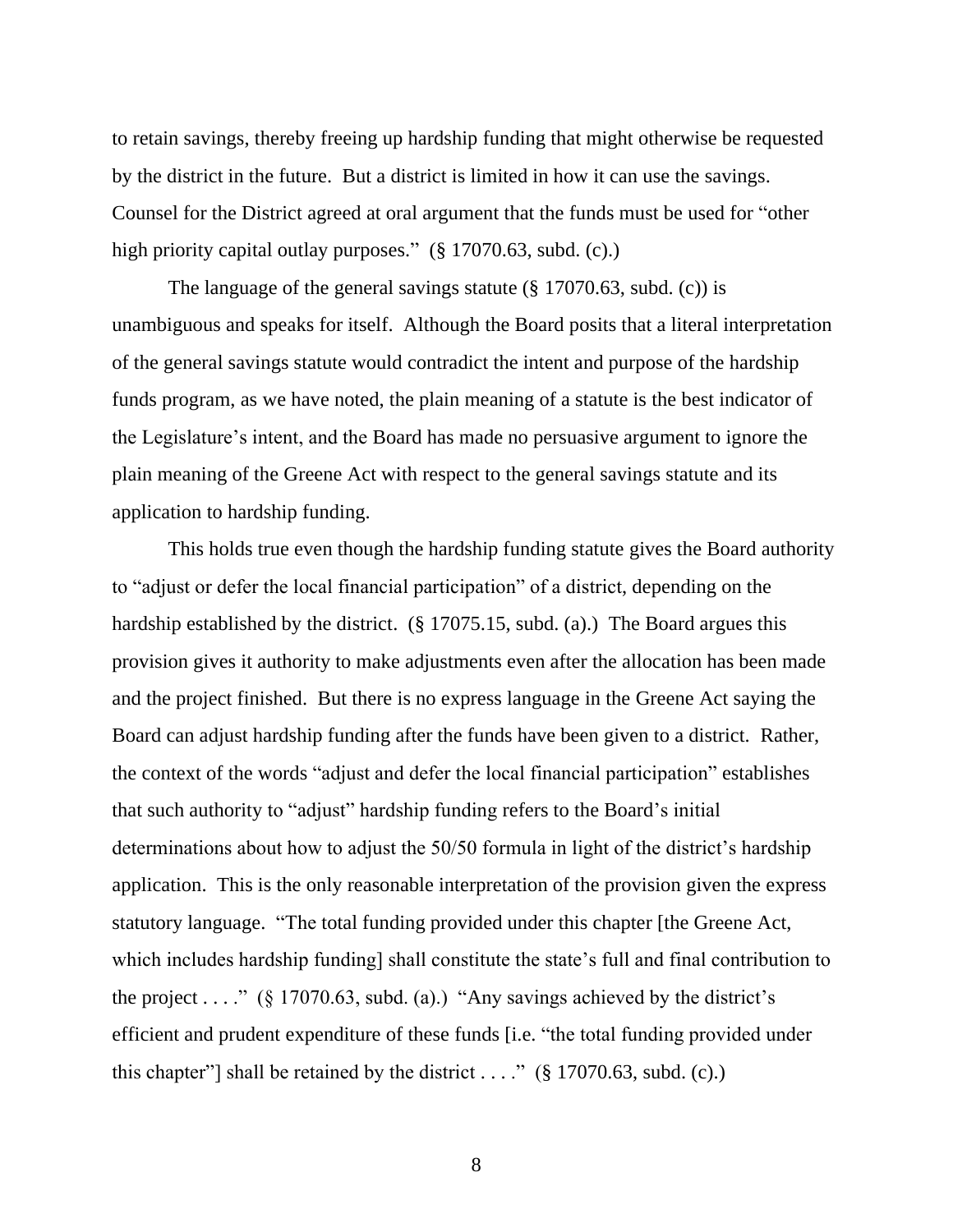The statutory language may authorize the Board to recover unused hardship funds if there is evidence savings was not achieved by the district's efficient and prudent expenditure of funds. Counsel for the Board noted in oral argument, however, that there is no such evidence in this case.

The Board relies on *Sanchez, supra*, 179 Cal.App.4th at pages 474 and 475 for the proposition that the Board may adjust a district's participation in hardship funding after the project has been completed. This is a misreading of *Sanchez*. In that case, the court determined that funds held by the district were available for future projects, which had the effect of reducing the state's contribution of hardship funding for future projects. *Sanchez* did not approve a demand by the Board for the district to return to the state any savings from a project for which the district received hardship funding. (*Sanchez,* at p. 482.) In addition, *Sanchez* is inapposite because it did not interpret, or even mention, regulation 1859.103.

#### $\mathcal{C}$

Finally, the Board argues the specific hardship funding statutes control over the general school facilities funding statutes. According to the Board, there was never any intent for a school district to receive a windfall when it does not need all of its allocated hardship funds. Again, however, the language of the general savings statute (§ 17070.63, subd. (c)) indicates otherwise. It expressly allows a district to retain savings without differentiating between regular and hardship funding, and nothing in the hardship funding provisions, which are part of the Greene Act, conflicts with application of the general savings statute. Certainly, when two statutes are in conflict, the specific controls over the general (Code Civ. Proc., § 1859 [particular intent controls over general intent]), but when there is no conflict, there is no need to resort to this rule. Because there is no conflict in the general savings statute and the hardship funding statutes, both must be given full effect. (*In re Application of Goddard* (1937) 24 Cal.App.2d 132, 138.)